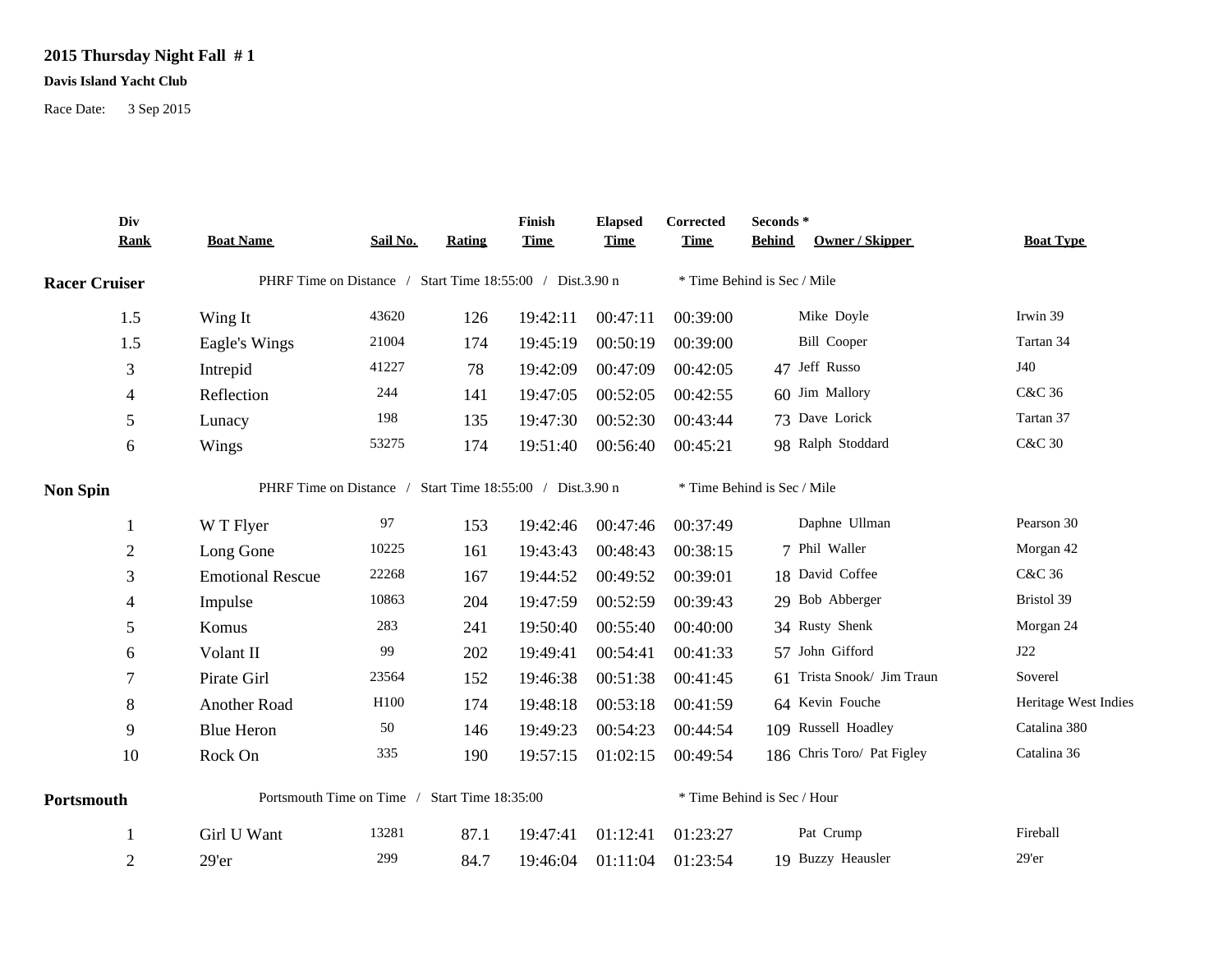|               | 3              | Bella                                                     | 4481  | 91.4 | 19:55:58                    | 01:20:58 | 01:28:35                    | 221 Colin Browning          | Windmill           |  |  |  |
|---------------|----------------|-----------------------------------------------------------|-------|------|-----------------------------|----------|-----------------------------|-----------------------------|--------------------|--|--|--|
|               | $\overline{4}$ | Harp                                                      | 504   | 90.4 | 20:04:50                    | 01:29:50 | 01:39:22                    | 687 Deborah Shackleford     | <b>Flying Scot</b> |  |  |  |
| <b>Spin B</b> |                | PHRF Time on Distance / Start Time 18:45:00 / Dist.6.05 n |       |      |                             |          | * Time Behind is Sec / Mile |                             |                    |  |  |  |
|               | -1             | Bay Wolf                                                  | 40177 | 132  | 19:52:06                    | 01:07:06 | 00:53:47                    | John Brennan                | S <sub>2</sub> 9.1 |  |  |  |
|               | $\overline{2}$ | Alliance                                                  | 734   | 111  | 19:51:18                    | 01:06:18 | 00:55:06                    | 13 Bob Glaser/ Tom Berry    | Capri 30           |  |  |  |
|               | 3              | Abracadabra                                               | 511   | 156  | 19:56:37                    | 01:11:37 | 00:55:53                    | 21 Emily Kropp              | Wavelength 24      |  |  |  |
|               | 4              | <b>Burn Notice</b>                                        | 413   | 141  | 19:55:38                    | 01:10:38 | 00:56:25                    | 26 Doug Fisher              | Sr 21 Turbo        |  |  |  |
|               | 5              | Privateer                                                 | 282   | 132  | 19:54:50                    | 01:09:50 | 00:56:31                    | 27 Chris Jones              | S <sub>2</sub> 9.1 |  |  |  |
|               | 6              | Junior                                                    | 41186 | 123  | 19:54:04                    | 01:09:04 | 00:56:40                    | 29 Frank Selph Jr           | J27                |  |  |  |
|               | 7              | Meltemi                                                   | 40787 | 132  | 19:55:07                    | 01:10:07 | 00:56:48                    | 30 Alex Korakis             | S <sub>2</sub> 9.1 |  |  |  |
|               | $8\,$          | Tenacity                                                  | 241   | 132  | 19:55:08                    | 01:10:08 | 00:56:49                    | 30 Ken Hardy                | Laser 28           |  |  |  |
|               | 9              | Untouchable                                               | 11    | 111  | 19:54:36                    | 01:09:36 | 00:58:24                    | 46 Allen Saunders           | Elliott 770        |  |  |  |
|               | 10             | Dr Bligh                                                  | 30    | 132  | 20:00:24                    | 01:15:24 | 01:02:05                    | 82 Mike Maher               | S <sub>2</sub> 9.1 |  |  |  |
|               | 11             | Forerunner                                                | 23656 | 132  | 20:04:08                    | 01:19:08 | 01:05:49                    | 119 Tim Ruman/ Frank Selph  | <b>J30</b>         |  |  |  |
| Melges 24     |                | PHRF Time on Distance / Start Time 18:40:00 / Dist.6.05 n |       |      |                             |          |                             | * Time Behind is Sec / Mile |                    |  |  |  |
|               | -1             | Wicked Witch                                              | 719   | 75   | 19:15:30                    | 00:35:30 | 00:27:56                    | Joe Blouin                  | Melges 24          |  |  |  |
|               | $\mathfrak{2}$ | Firewater                                                 | 687   | 75   | 19:43:11                    | 01:03:11 | 00:55:37                    | 275 George Haynie           | Melges 24          |  |  |  |
| J24           |                | PHRF Time on Distance / Start Time 18:40:00 / Dist.6.05 n |       |      | * Time Behind is Sec / Mile |          |                             |                             |                    |  |  |  |
|               | -1             | Supernatural Fish                                         | 4190  | 171  | 19:52:46                    | 01:12:46 | 00:55:31                    | Kat & Brian Malone          | J24                |  |  |  |
|               | $\overline{2}$ | <b>Spoony Tactics</b>                                     | 2264  | 171  | 19:53:56                    | 01:13:56 | 00:56:41                    | 12 Todd & Genoa Fedyszyn    | J24                |  |  |  |
|               | 3              | Kraken                                                    | 3203  | 171  | 19:54:55                    | 01:14:55 | 00:57:40                    | 21 Jeffrey Siewert          | J24                |  |  |  |
| Spin A        |                | PHRF Time on Distance / Start Time 18:50:00 / Dist.6.05 n |       |      |                             |          |                             | * Time Behind is Sec / Mile |                    |  |  |  |
|               | -1             | No Limit                                                  | 39526 | 42   | 19:48:01                    | 00:58:01 | 00:53:47                    | Burns/Hobbs/ Zonnenberg     | Farr 395           |  |  |  |
|               | $\overline{2}$ | <b>Morning Glory</b>                                      | 97092 | 72   | 19:52:14                    | 01:02:14 | 00:54:58                    | 12 Leslie Fisher            | Schock 35          |  |  |  |
|               | $\mathfrak{Z}$ | Rocket                                                    | 48    | 72   | 19:52:31                    | 01:02:31 | 00:55:15                    | 15 Tarry Grimsdale          | <b>J35</b>         |  |  |  |
|               | $\overline{4}$ | Fire & Ice                                                | 83198 | 81   | 19:54:21                    | 01:04:21 | 00:56:11                    | 24 George Cussins           | J105               |  |  |  |
|               | 5              | J-Hawk                                                    | 46625 | 72   | 19:53:29                    | 01:03:29 | 00:56:13                    | 24 Dave Arata               | J105               |  |  |  |
|               | 6              | <b>Attractive Nuisance</b>                                | 97083 | 93   | 19:58:02                    | 01:08:02 | 00:58:39                    | 48 Jamie Myers              | Carrera 290        |  |  |  |